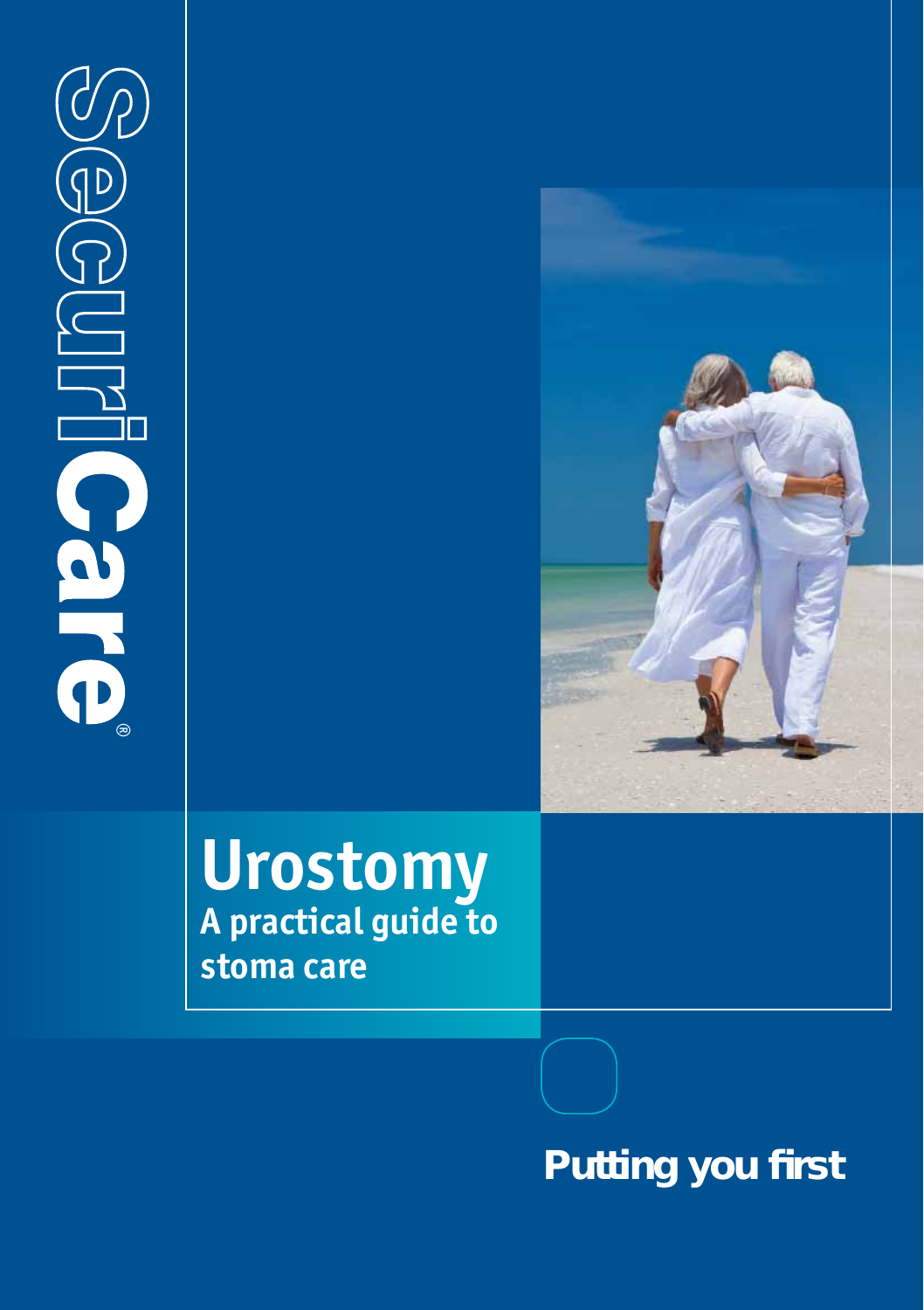Few people will have heard of a urostomy prior to finding out that they need surgery. Issues regarding bodily functions are rarely talked about, so few people facing this procedure often feel very alone. It may seem a daunting road ahead, but there are many sources of advice and support available to help you on the road to recovery.

I am frequently asked questions such as "What will my stoma be like?" or "What happens after surgery?" This booklet explains what to expect and provides hints and tips to enable you to get the best out of life. I am sure that you will find it very helpful.

*Hazel Pixley National Secretary Urostomy Association*

| Introduction                                 | 4              |
|----------------------------------------------|----------------|
| The urinary system                           |                |
| How the urinary system normally works        | 5              |
| With a urostomy                              | 5              |
| How is the stoma formed?                     | 6              |
| What does a stoma look like?                 | 6              |
| In hospital                                  |                |
| Before your operation                        | 7              |
| Marking the site                             | $\overline{7}$ |
| After your operation                         | 7              |
| Leaving Hospital                             | 8              |
| Urostomy pouches                             |                |
| One-piece pouches                            | 9              |
| Two-piece pouches                            | 9              |
| Using your pouch                             |                |
| Aperture sizes                               | 10             |
| Night time                                   | 10             |
| Changing your pouch and protecting your skin | 11             |
| <b>Back to normal</b>                        |                |
| You must drink plenty of fluids              | 12             |
| Dietary observations                         | 12             |
| Travelling                                   | 12             |
| Urinary diversion                            | 13             |
| Sexual problems                              | 13             |
| Your questions answered                      | 14             |
| <b>Associations and Support Groups</b>       | 15             |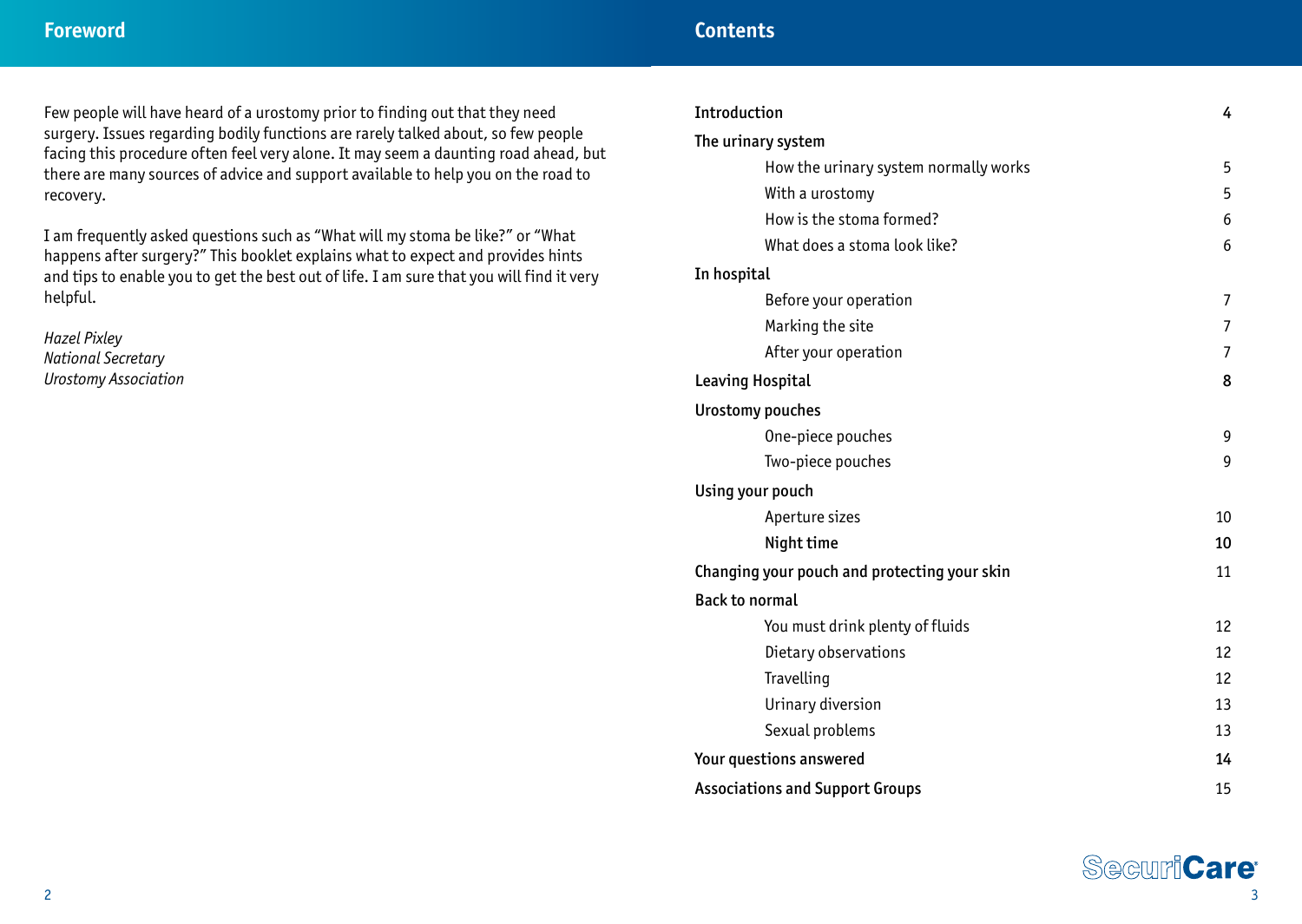It is a worrying time when you learn that you need to undergo major surgery. It can be particularly traumatic when you learn that as a result of that surgery your bodily functions will not be the same – that you will have an urostomy and will not be able to pass urine in the normal way, but will wear a 'pouch' on your abdomen.

Specialist stoma care nurses and medical staff offer understanding and support – and practical assistance. They have helped very many people through the same experience and back to a full, active and happy life.

Organisations such as the Urostomy Association are also invaluable sources of support and advice from fellow urostomists.

This booklet is intended to 'fill in' on some of the information you may have been unable to take in at the time of your surgery, to give you background information and practical advice.

#### **How the urinary system normally works**

In carrying out its functions, the body naturally produces wastes that collect in the blood.

The kidneys continuously filter the blood to remove the waste matter.

The resulting urine travels from the kidneys through the ureters to the bladder, where it is stored. It is then passed or excreted via the urethra.



# **With a Urostomy**

When you have a urostomy, you will no longer pass urine in the usual way.

Instead the urine will come down the ureters from the kidneys and then be diverted by an 'ileal conduit' out to the surface via an opening ('stoma') on your abdomen.

The ileal conduit opens onto the surface of the skin as the urostomy. The stoma is usually situated on the right side of the abdomen.

A watertight pouch (with a tap at the bottom) is fitted over the stoma to collect the urine.



SecuriCare®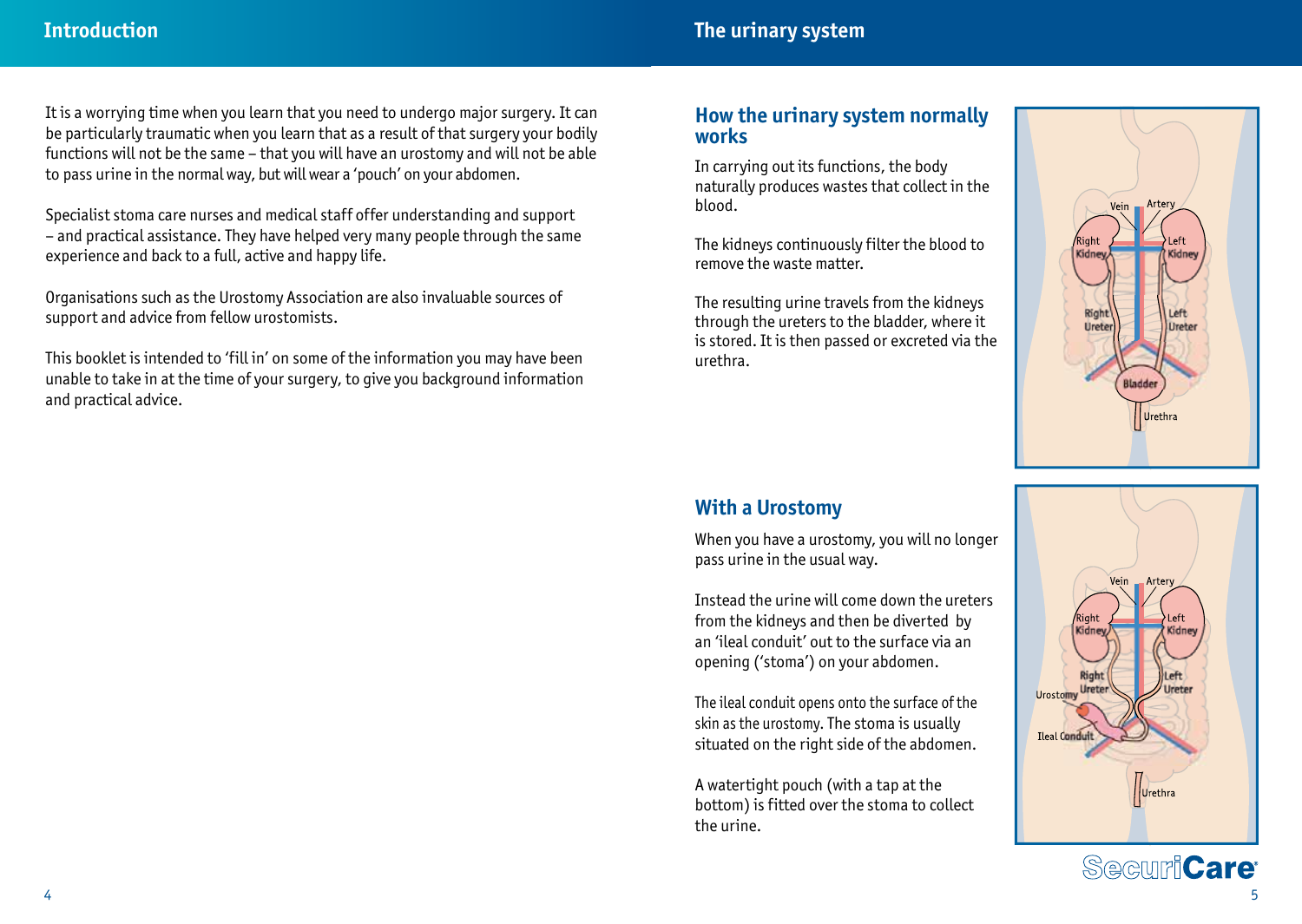## **How is the stoma formed?**

To create the stoma that opens onto the abdomen, the surgeon will usually isolate a short piece of your small intestine ('ileum') and use it to fashion a kind of tube or spout (known as an 'ileal conduit').

The rest of the small bowel or ileum will be rejoined so that your digestive system functions just the same as before.

The two ureters are 'plumbed' into the ileal conduit which then opens onto the abdomen. This is known as a urostomy (see page 5).



## **What does a urostomy look like?**

A stoma is moist and pinkish in colour (similar to the inside of the mouth). It has little or no sensation, but it does have a good blood supply and may bleed slightly when touched. Because it is made from a piece of intestine, it will always continue to produce mucus and this shows up as threadlike matter in the urine collected in the stoma pouch.



# **Before your operation**

Members of the medical team will prepare you and advise you about your coming operation. In many hospitals specially trained senior staff – stoma care nurses – will be closely involved in your care and will make sure you have continued support in the hospital and when you return home. You may be given the chance to practice changing a urostomy pouch before you go into hospital. This will help you to become familiar with the process, making it easier for you after your operation.

# **Marking the site**

The stoma is usually on the right hand side of the abdomen. The specialist stoma care nurse will usually discuss this with you and before the operation, mark the position where the stoma will be, as a guide for the surgeon. Your stoma will be permanent and you will always need to wear a stoma pouch.

# **After your operation**

✗ Approximate position of normal urostomy site

When you wake up, don't be alarmed by the various tubes attached to you – these will be gradually removed during the following days.

The stoma will be covered by a transparent pouch. It will be swollen at first, but during the weeks after surgery it will shrink somewhat.

- During the operation two fine plastic tubes will be tucked into the stoma down into the ureters to hold the ureters open and make sure they are able to drain properly – once the swelling goes down the plastic tubes will gradually work their way out and be removed.
- Urine draining out of your stoma immediately after surgery will be blood stained. It will gradually clear, but will remain discoloured for 2-3 weeks.
- The piece of intestine used to fashion the stoma will always continue to produce mucus as it did normally when it was part of the bowel. There is often quite a lot of mucus at first but the amount will gradually lessen.

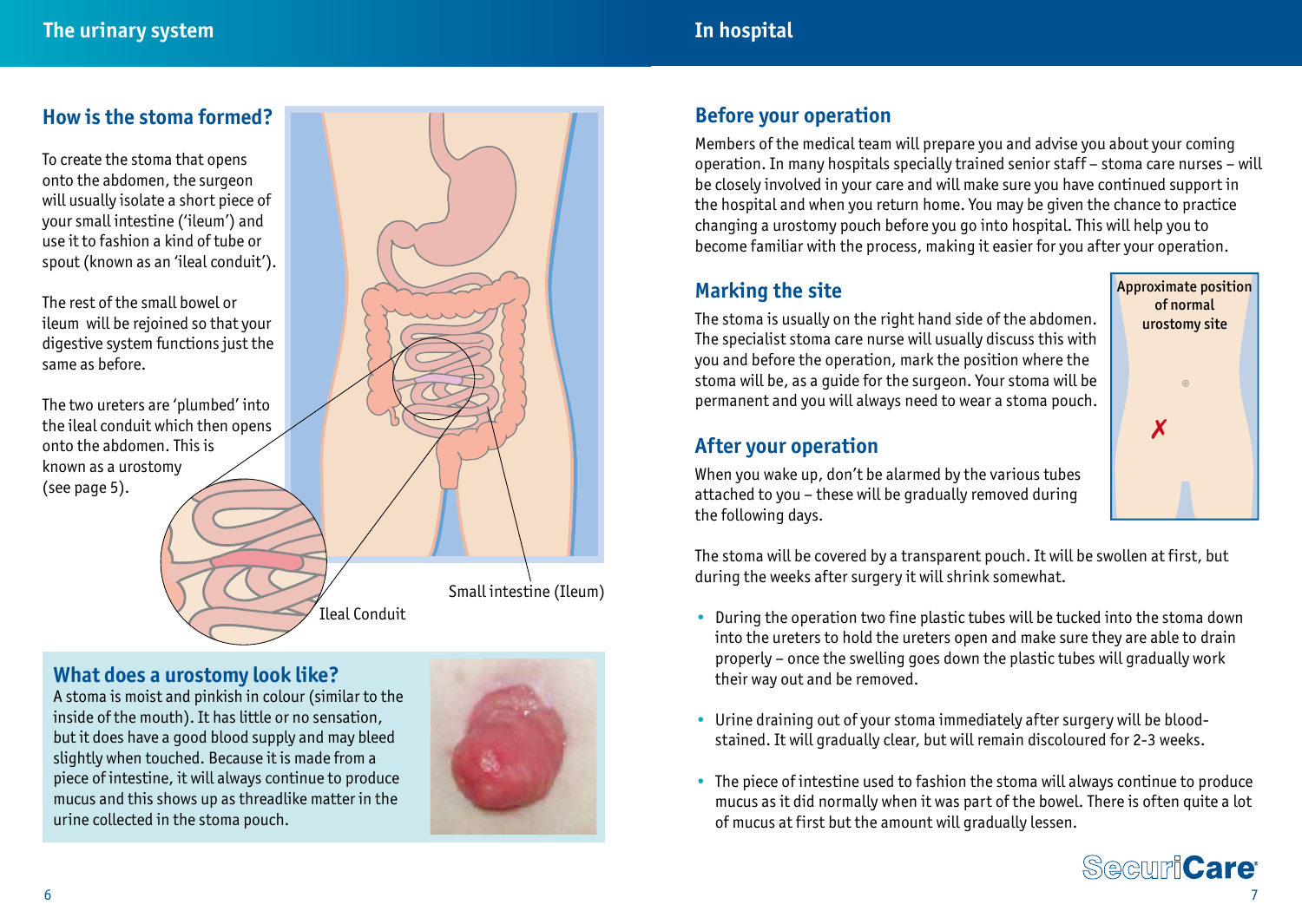## **Leaving hospital**

Having a urostomy is major surgery, and you will probably stay in hospital for around 7-10 days. During this time, as you recover, the stoma care nurse will teach you how to care for your stoma. You will also be fitted with a more discreet type of pouch.

When you leave hospital you will be provided with a sufficient quantity of stoma supplies. Future supplies will be issued on prescription from your GP.



If you would like information about the wide range of stoma care pouches and accessories please contact the Careline on

**Freephone 0800 585125**

**www securicaremedical.co.uk**

Blue disposal bags and wipes are supplied free to patients ordering supplies through the SecuriCare Home Delivery Service. For information call free on 0800 585125.

Your stoma care nurse will discuss this with you, will list out what you need and may also arrange for supplies to be delivered directly to your home. Whatever your age, you are exempt from prescription charges for stoma supplies. In England, if you are under 60 you will need to complete an exemption form FP92A.

Full details of how to contact your stoma care nurse for information and advice will be given to you and you will also have an appointment for your first check-up at the hospital. Your GP will be notified of your return home.

# **When you return home**

Support is available from your stoma care nurse and/or community nurse. The stoma care nurse can be contacted by phone and may hold regular stoma clinics. The nurse will give you full details.

Your stoma care nurse will show you a selection of pouches and accessories available. There are basically two types of pouches – 'one-piece' and 'two-piece'. Whatever the type, all pouches need to be emptied several times during the day and therefore have a small soft 'tap' at the bottom for this purpose.

#### **One-piece pouches**

These simple pouches are very popular. They are fixed around the stoma by means of a skin friendly hydrocolloid, self-adhesive flange. When changing a pouch for a fresh one (usually every other day), the whole pouch is gently removed and a new one applied in its place.

The type of flange and precise means of attaching the pouch vary with different types and makes, so it is worth experimenting to find one that suits you, your skin and your way of life. The material the pouches are made from also varies.

The most modern ones are very fine, soft and discreet, with a backing that is comfortable next to the skin. Most manufacturers are happy to provide free samples for you to try – and you can also keep up with the latest developments this way.

 $\frac{1}{\sqrt{t}}$ 

## **Two-piece pouches**

These pouches have a flange (or baseplate) that fits round the stoma and stays in place for several days. with separate pouches that are attached to it. The baseplate is usually changed once or twice a week.

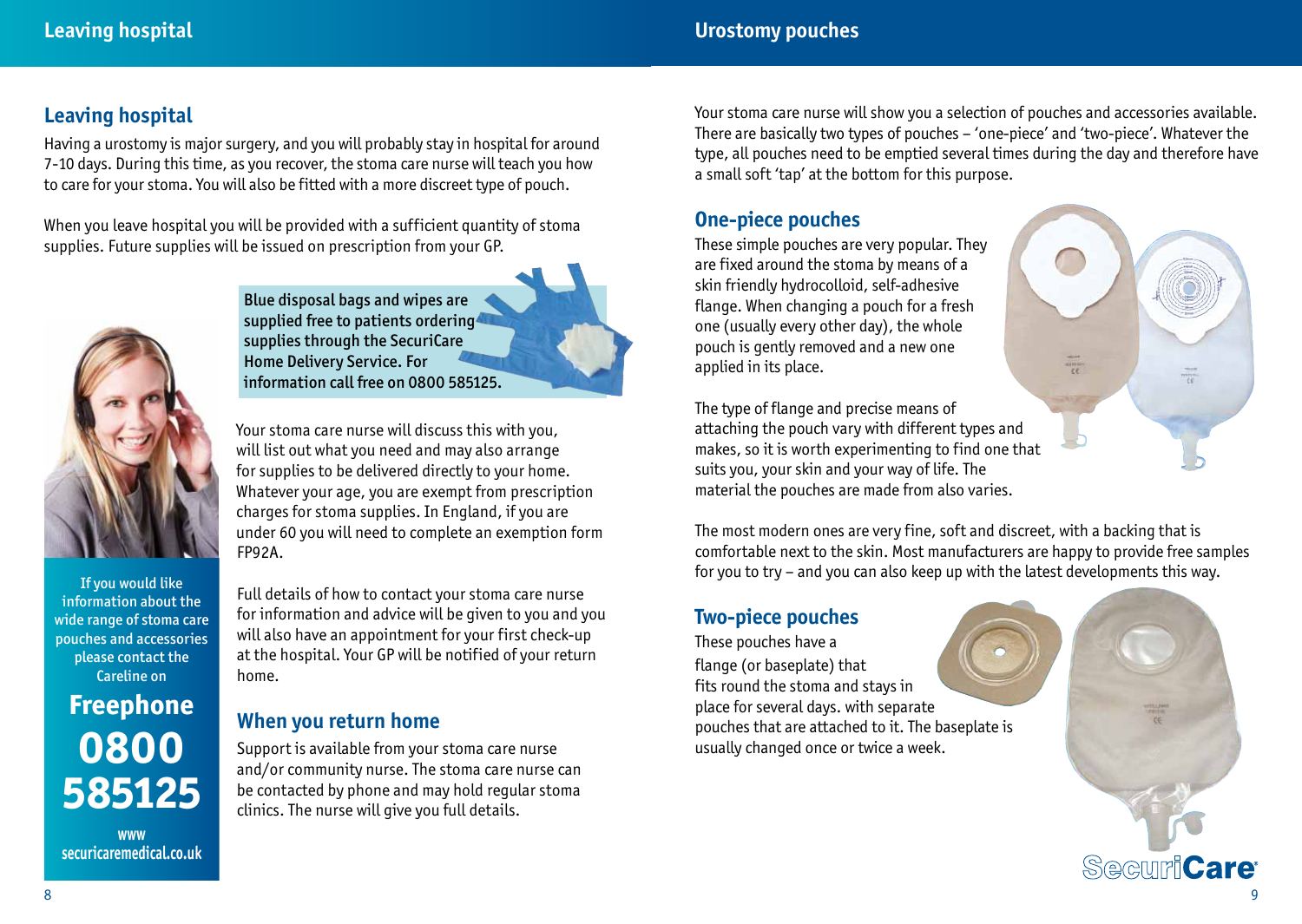#### **Aperture sizes**

The size of a stoma varies in diameter and stoma pouches are available with different sized apertures or holes. Most manufacturers supply a measuring device. Find the correct sized measuring ring which fits comfortably and snugly round the stoma, without touching it or cutting in. If the stoma is irregularly



shaped, it is best to cut your own pattern to fit, using the measuring device as a basis, or using pouches with printed cutting guides. Alternatively call the SecuriCare careline on 0800 585 125 for assistance. For those with limited dexerity SecuriCare offer an ultrasonic pouch cutting facility.

In the months after surgery the stoma size usually reduces slightly. Check carefully to ensure a good fit – many problems with leakage or skin soreness are caused by using a pouch with the wrong size aperture.

# **Night time**

To avoid getting up in the night to empty your pouch, you can add on extra capacity by means of a 'night bag'. This is attached via a long tube to the tap at the bottom of your usual pouch. You can either place the night bag on a stand or hang it out of the end of the bed resting in a bowl or bucket. The night bag should be cleansed daily and changed five to seven days. Some night bags are 'single use' only. It is advisable to check that you have been supplied with the re-usable type.

Some people prefer to use a leg pouch at night (and some also do this in the day).



# **When changing your pouch**

As a urostomy functions continuously, it is important to get everything ready before you remove the pouch – and to get on with it when you do!

If you are removing a one-piece pouch, or the baseplate of a two-piece system, do so carefully and gently. The importance of taking care of the skin around the stoma to avoid soreness cannot be emphasised too much. Clean gently with water, dry, and use non-sting barrier wipes to protect the skin before applying another pouch/baseplate. (Don't worry if your stoma bleeds slightly when it is touched – this is quite normal).







#### **Protecting your skin**

Various accessories can be obtained free on prescription – including extension flanges for extra security, washers, seals, pastes and powders – and your stoma care nurse will go through these with you. Free disposal bags (to put used stoma pouches in), belts and deodorants are also available.



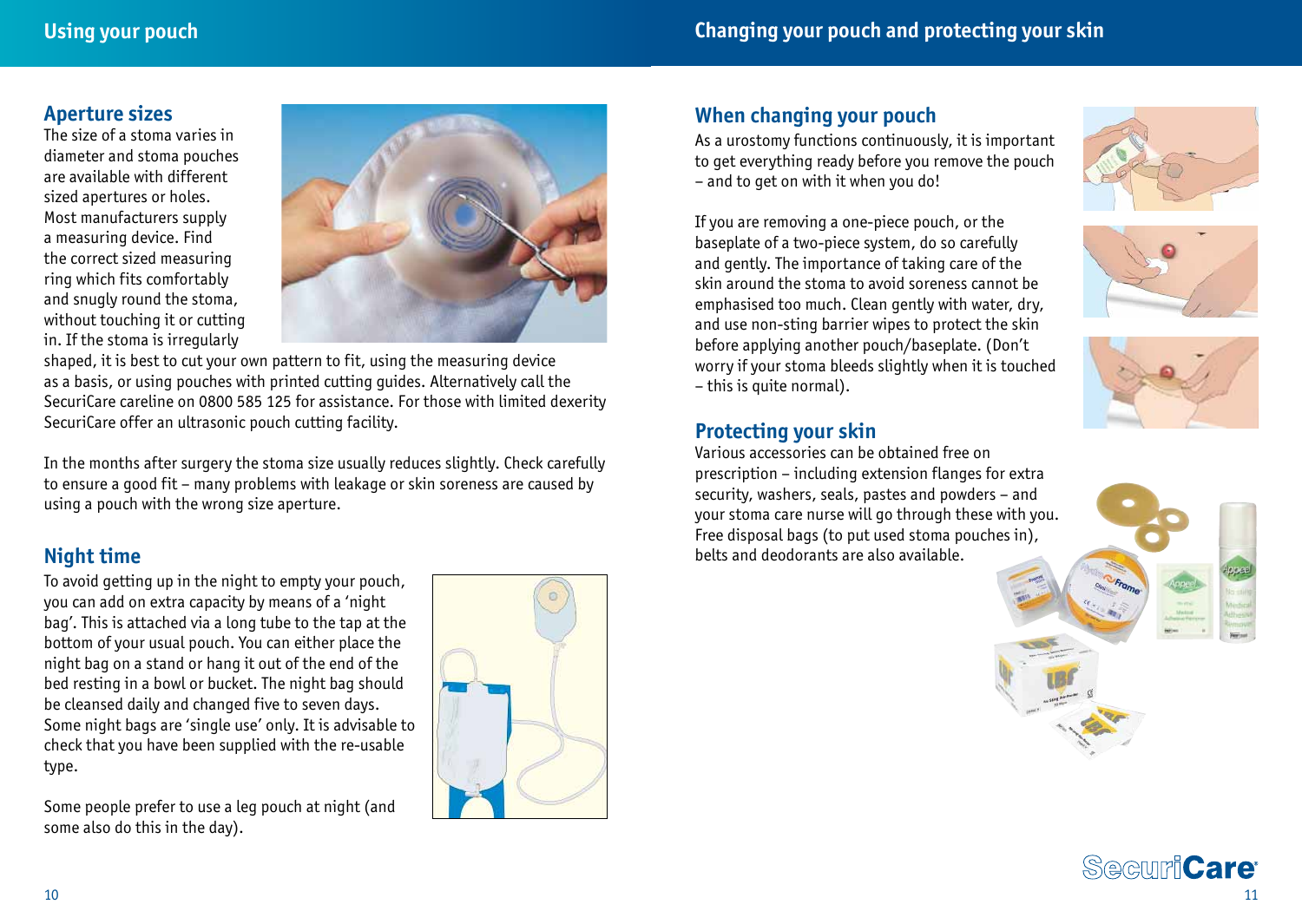# **Back to normal**

# **You must drink plenty of fluids**

One of the main concerns with a urostomy is the possibility of urinary infections. To help avoid this it is very important to:

 • Drink plenty of fluids – a total of 2-3 litres per day (that's the equivalent of 10-11 large glasses or 13 mugs of liquid)



This ensures you keep the system flushed through and working properly (and helps to flush out bacteria).

Cranberry juice has been shown to be helpful in avoiding urinary infections. If you don't like it, you can also obtain cranberry tablets from chemists and health food stores. **N.B. Avoid cranberry juice if you are taking Warfarin.**

# **Dietary observations**

When you have a urostomy there are no dietary restrictions and you should continue to have a normal diet. But please note:

- It is quite normal for your urine to smell after eating fish or asparagus!
- Beware after eating beetroot the urine (and sometimes stools) will often be pink in colour!
- Urine crystals sometimes form in the stoma. These can be dissolved using a cloth dampened with white vinegar. Drinking cranberry juice will help to reduce the formation of crystals **(Avoid cranberry juice if you are taking Warfarin).**

# **Travelling**

A urostomy will not prevent you from taking trips in the U.K. or abroad by land, sea or air.

Carry a travel kit, packed in a small pouch or toilet bag, containing: clean stoma pouches, tissues, barrier wipes if used, scissors and plastic disposal bags. You can then empty or change your pouch wherever there is access to a toilet and handbasin. SecuriCare provide you with a free travel pack when you place your first order.

If you are travelling by air, pack a good supply of stoma pouches and accessories in your hand luggage in case your suitcases go astray. SecuriCare provide you with a travel certificate in foreign languages explaining about urostomies. Check your travel insurance to make sure it does not preclude any pre-existing conditions or have any age limits.



**Urostomy Association** Central Office: 18 Foxglove Avenue **Uttoxeter** Staffordshire ST14 8UN Telephone: 0870 770 7931 Fax: 0870 770 7932

# **Urinary diversion**

If you still have your bladder in place (i.e. you have had a urinary diversion, but not a bladder removal or cystectomy), the bladder will need to be washed out regularly, usually at fortnightly intervals. You may be shown how to do this yourself, or the district nurse may carry out the procedure for you. Your stoma nurse will advise.

# **Sexual problems**

Impotence in men, and other sexual problems, often occur after bladder surgery. You will be counselled by medical staff and may also be referred to a urology nurse specialist. Younger men undergoing surgery should also be offered sperm banking.

Do not despair if you do experience erection problems, but speak to an adviser – there are many helpful solutions such as penile implants, injections, tablets, vacuum pumps etc.

The Careline operated by SecuriCare provides a friendly and efficient information and advice service to patients and carers.

The team is experienced in all makes of stoma pouches and accessories as well as Welland products and will be delighted to help with any product queries, requests for information or advice on stoma care.

**Careline 0800 585 125**

# **Securicare**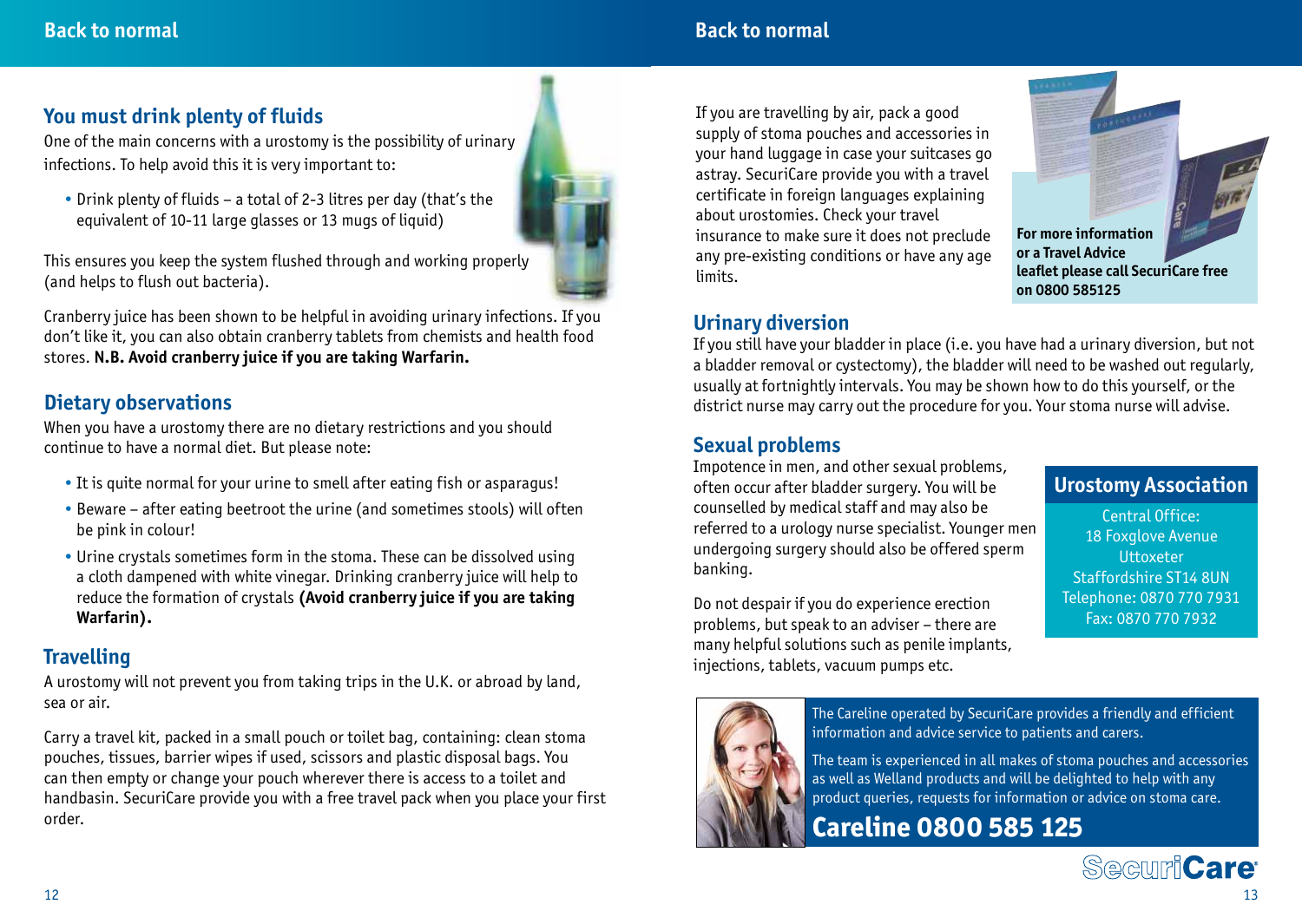#### **Will people be able to tell I have a urostomy?**

The answer to that is NO – today's stoma pouches are very slim and discreet. Wear what you like and what's comfortable (see below for sportswear). Have you ever seen anyone who you thought looked as though they had a urostomy?

#### **When should I change my pouch?**

A urostomy functions continuously and the pouch has to be emptied several times a day, using the tap at the bottom of the pouch. A pouch should be changed for a new one every other day.

#### **What about sports?**

No problem – carry on swimming, dancing, playing games, gardening or whatever you enjoy doing most. Patterned one-piece costumes disguise any slight bulges for women, while men might prefer fairly high-waisted boxer type shorts. Baggy T-shirts are great cover-ups, particularly over leotards for ladies' keep-fit.

#### **Whom should I tell?**

It's entirely up to you and is a very personal decision.

#### **Baths and showers?**

Yes, with the pouch in place as a urostomy functions all the time. Water will not go into your stoma even in the bath.

#### **'Leaks'?**

Leaks shouldn't happen! Check to make sure the pouch is applied properly and that you are using pouches with the correct size aperture. Pouches vary in the degree of security offered, so try other types if you continue to have problems. Consult your stoma care nurse.

#### **I think I may have a urinary infection?**

If you think you may have a urinary infection it is very important to contact your doctor **immediately** for treatment. To obtain a specimen, change your pouch and then take a specimen from the first lot of urine in the fresh pouch. Signs of possible infection are smelly urine, cloudy urine and/or increased mucus.

#### **Will my life insurance be affected?**

All insurance companies you deal with should be notified about your urostomy.

**Urostomy Association** 18 Foxglove Avenue

Uttoxeter, Staffordshire ST14 8UN Telephone: 0870 7707931

#### **Colostomy Association**

2 London Court, East St Reading RG1 4QL Freephone: 0800 3284257

*ia* **– the Ileostomy and Internal Pouch Support Group**

Peverill House 1-5 Mill Road, Ballyclare Co. Antrim BT39 9DR Freephone: 0800 0184724

#### **CancerBACUP**

3 Bath Place, Rivington Street London EC2 3JR Freephone: 0808 808000

#### **Macmillan Cancer Relief**

89 Albert Embankment London SE1 7UQ Freephone: 0808 8082020

**Royal Association for Disability and Rehabilitation (RADAR)**

12 City Forum, 250 City Rd London EC1V 8AF Telephone: 020 7250 3222

#### **NASPCS**

(National Advisory Service to Parents of Children with a Stoma) 51 Anderson Drive, Darvel Ayrshire KA17 0DE Telephone: 01560 322024

#### **Relate National Marriage Guidance**

To find your nearest Relate Telephone: 0300 100 1234

#### **Websites**

| www.colostomyassociation.org.uk | Colostomy Association                                            |
|---------------------------------|------------------------------------------------------------------|
| www.cancerbacup.org.uk          | CancerBACUP                                                      |
| www.clinimed.co.uk              | CliniMed Ltd                                                     |
| www.bowelcanceruk.org.uk        | <b>Bowel Cancer UK</b>                                           |
| www.the-ia.org.uk               | $ia$ – the Ileostomy and Internal Pouch Support Group            |
| www.macmillan.org.uk            | Macmillan Cancer Relief                                          |
| www.naspcs.co.uk                | National Advisory Service to Parents of Children with<br>a Stoma |
| www.radar.org.uk                | RADAR                                                            |
| www.relate.org.uk               | Relate National Marriage Guidance                                |
| www.securicaremedical.co.uk     | SecuriCare (Medical) Ltd                                         |
| www.uaqbi.org                   | Urostomy Association                                             |